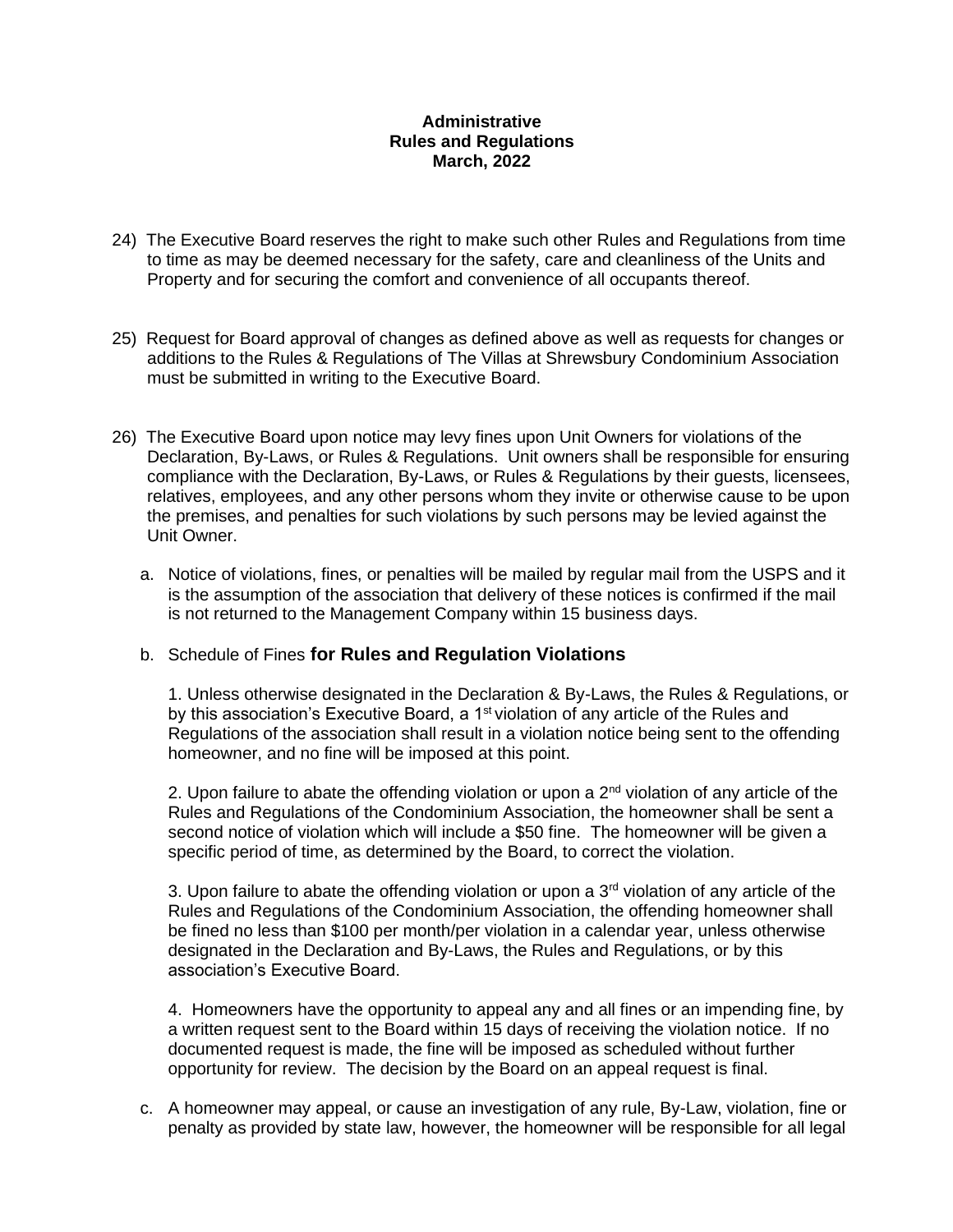expenses incurred by the Executive Board in responding to an appeal or investigation if the Executive Board prevails, or no state action is taken.

- 27) Any owner of a unit may lease said unit only in its entirety by a Written Lease or Sublease:
	- a. Must be for a minimum period of not less than twelve (12) months;
	- b. No portion of a unit (less than the entire unit) may be leased for any period;
	- c. A copy of such lease or sublease shall be furnished to the Executive Board within ten (10) days after execution thereof;
	- d. The rights of any lessee or sub-lessee of the unit shall be subject to and bound by, the covenants, conditions and restrictions set forth in the Declaration, By-Laws, and Rules and Regulations, and a default there under shall constitute a default under the lease or sublease;
	- e. A Submission form (see Exhibit B) shall be attached to the executed lease to serve as a formal agreement whereby the Unit Owner, Lessee, & Association are of the understanding that the lessee understands their responsibility to the Association and has received copies of the Declaration, By-Laws and the Rules & Regulations.

 Failure of the landlord to provide the lease to the Executive Board within the designated time frame or any lease that fails to meet any of the criterion (guidelines) of this rule will result in a fine of \$200 per month until the violation is corrected by the landlord.

 As permitted by the Association Declaration in accordance with paragraph F of the Leasing section, all landlords will be assessed an annual administrative fee, to be determined by the Board, and collected on or before April  $30<sup>th</sup>$  of each year. This fee may be increased annually by the Board.

SEE LEASE SUBMISSION FORM TO FOLLOW NEXT PAGE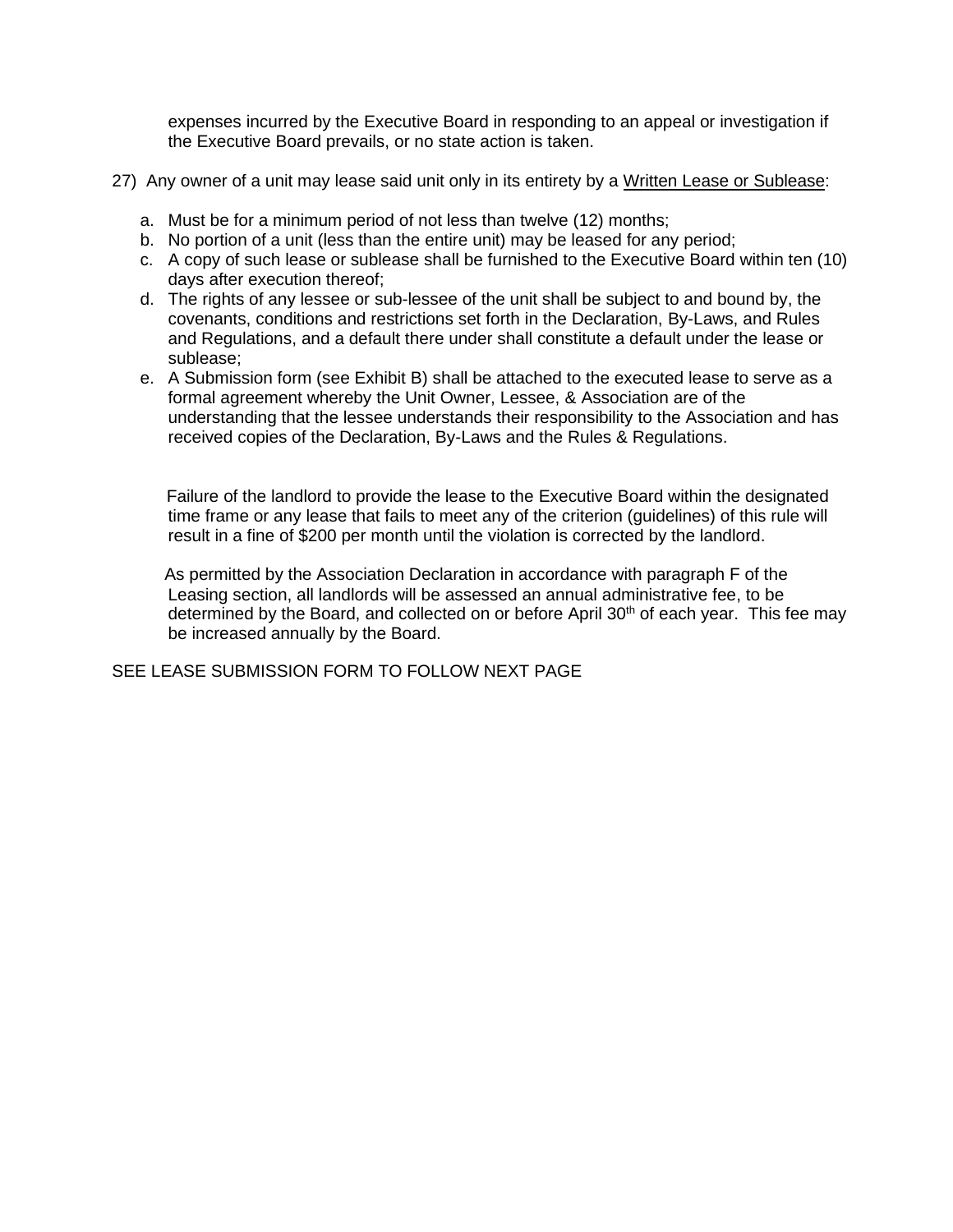Article 27 Exhibit B

## **THE VILLAS AT SHREWSBURY**

## **LEASE SUBMISSION**

Date: \_\_\_\_\_\_\_\_\_\_\_\_\_\_\_\_\_ Unit Number: \_\_\_\_\_\_\_\_\_\_\_\_\_\_

We are attesting to the understanding and agreement to the following as it pertains to the Declaration, By-Laws, and Rules & Regulations of The Villas at Shrewsbury Condominium Association.

- 1. A copy of the fully conformed written lease will be attached to the Submission form and provided to the Executive Board or Management Company within ten (10) days of execution.
- 2. A copy of the Declarations, By-Laws and Rules & Regulations have been provided to the Lessee (s), and wording within the Lease states that all occupants of said Unit are subject to these documents.
- 3. The Unit Owner may be assessed a daily fine if violations occur after duly notifying Lessee and Unit Owner of infractions(s) taking place.
- 4. By signature below, both the Unit Owner(s) and Lessee(s) acknowledge they have read and fully understand and will abide by the current Rules & Regulations of The Villas at Shrewsbury Condominium Association.

| <b>Printed Name: Unit Owner</b> |        | <b>Printed Name: Unit Owner</b> |        |
|---------------------------------|--------|---------------------------------|--------|
| <b>Signature: Unit Owner</b>    | (date) | <b>Signature: Unit Owner</b>    | (date) |
| <b>Printed Name: Tenant</b>     |        | <b>Printed Name: Tenant</b>     |        |
| <b>Signature: Tenant</b>        | (date) | <b>Signature: Tenant</b>        | (date) |
| Received: <b>Example 2019</b>   |        |                                 |        |
|                                 |        | <b>Board Member</b>             | (date) |

**\_\_\_\_\_\_\_\_\_\_\_\_\_\_\_\_\_\_\_\_\_\_\_\_\_\_\_\_\_ \_\_\_\_\_\_\_\_\_\_\_\_\_\_\_\_\_\_\_\_\_\_\_\_\_\_\_**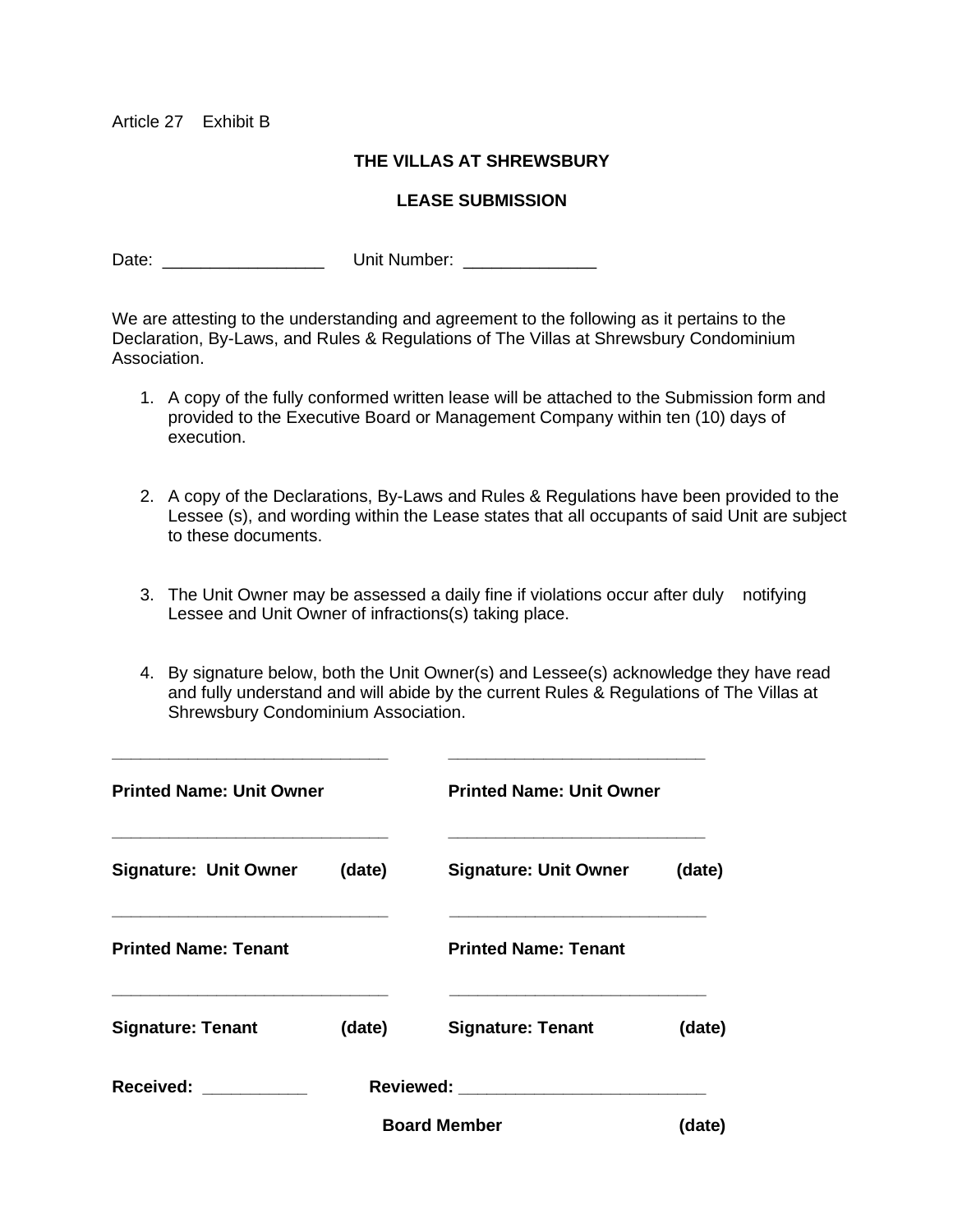- 28) On the date that a Unit is conveyed, the new Unit Owner shall be required to pay the Association an initial "one time" assessment of \$250.00. These non-refundable \$250.00 payments will fund a reserve that has been established to provide for unanticipated expenses and the replacement of capital items. This \$250.00 assessment shall be due with respect to all Units that are resold.
- b. Resale Certificate

 On notice to the Board from the management company of an impending sale of a residential property, the Board or their representative will perform an outside inspection of the unit to ensure any alterations or improvements to the unit or to the limited common elements do not violate any provision of our documents; and that these common elements are in compliance with the association's Rules and Regulations (R&Rs). The outside of the unit will also be inspected to ensure conformance to the appearance aspect of the (R&Rs) document as stated in the preamble. All violations will be reported in writing to the seller (unit owner) and these violations must be corrected within **thirty (30) days,** unless otherwise stated. The unit owner will be assessed a fine in accordance with our Schedule of Fines (Rule 26b) for any violation remaining uncured more than **thirty (30) days** after notice to the unit owner. Fines will be assessed every **thirty (30) days** until corrected.

 The Association will make every effort to collect all outstanding assessments, including fines, and resolve all violations prior to or at settlement. Unresolved violations, ongoing fines, or both will be included on the resale certificate issued to the new unit owner, with a statement that issues are unresolved and will continue to accrue penalties and fines until resolved.

29) Annual Summer Inspection (ASI): Each year the Board, through the Management Company, will announce that an annual summer inspection (ASI) will be performed for the purpose of reminding homeowners of ongoing maintenance issues with their units and for any violations that may be presented during that inspection. After the announcement and approximately in one month's time frame, the Board will hire a private contractor through the Management Company to perform the inspection. A full report of the issues and any violations will be presented to the Board. The Board will review the report; make necessary changes, corrections, (based on the R&Rs of the community) and the report will be given to the Management Company. The Management Company will send out violation letters to those affected. All those unit owners who were cited for violations will be given **six weeks to correct the violations.**  NO EXCEPTIONS**.** A second inspection will be performed by the contractor or the Landscaping Committee. A report will be generated by the contractor and reviewed for clarity by the Board. Any remaining violations will be reported to the individual unit owner with a fine of \$100 per month for each violation noted. The violation notice will remain in effect until the unit owner notifies the Board (through the Management Company) that the violation has been corrected. A re-inspection will occur to confirm that the correction has been made and is acceptable according to the rules and regulations.

 Any unit owner may appeal the violation or fine with a written request to the Board. Excuses for non-compliance will not be recognized unless severe or unusual circumstances exist to support the request. Unit owners are reminded that the exterior of their individual units, decks, sidewalks, driveway pads, and mulch beds are their responsibility to maintain at their expense.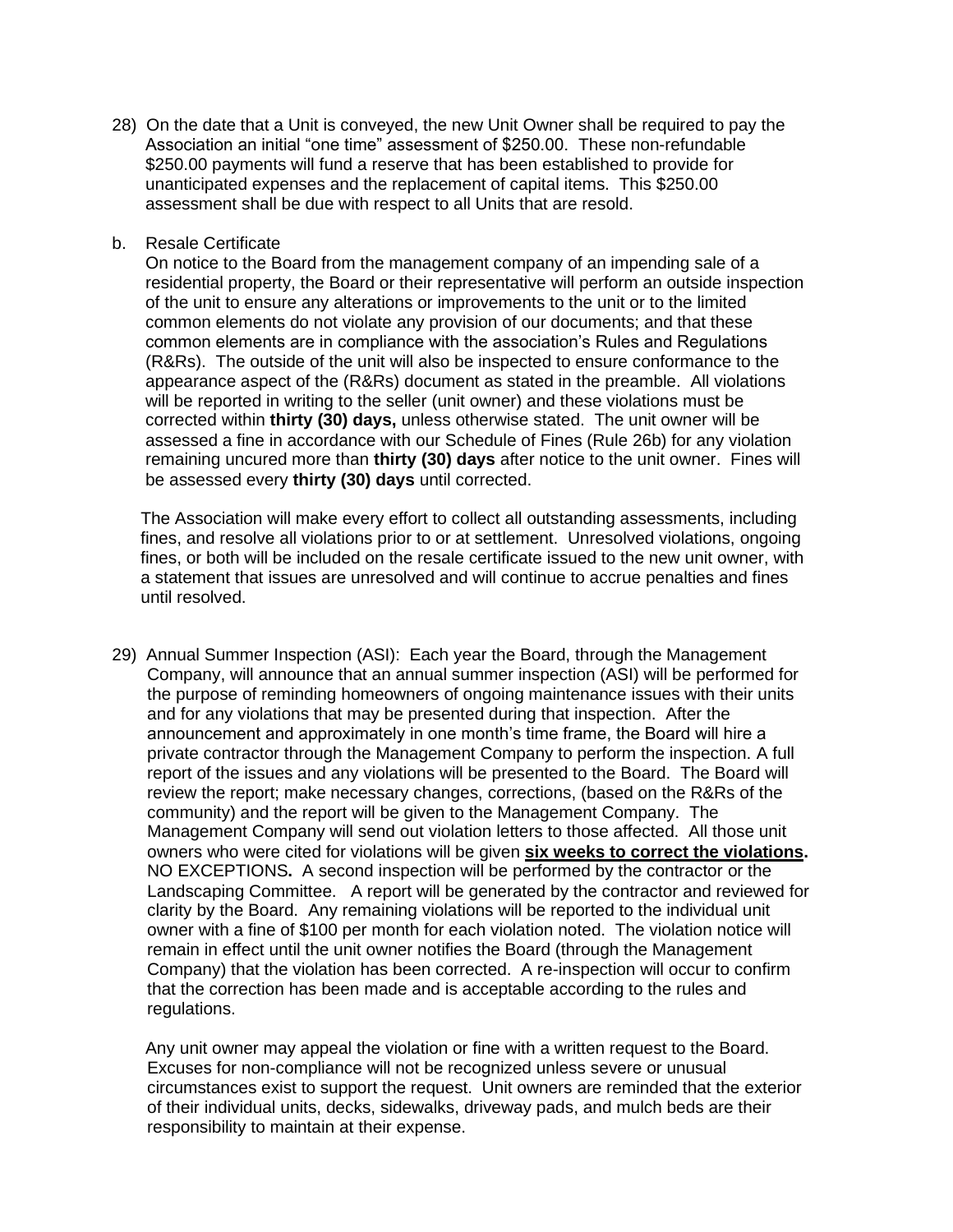30) No Unit Owner shall make or permit any disturbing noises, or do or permit anything to be done at their Unit, which will interfere with the rights, comforts, or conveniences of their neighbors. This would include, but not be limited to, playing musical instruments, vocalizing, operating a television set, stereo or other loud speakers in or outside of their Unit.

> Courtesy Quiet Hours Weekdays: 11:00 P.M. until 7:00 A.M. Weekends: 11:00 P.M. until 8:00 A.M.

- 31) **Parking lots are to be primarily used as visitor parking;** however, during snow events, holidays, or road maintenance, including driveways, residents may use the parking lots on a temporary basis. Parking lots and streets are not to be used for long storage of vehicles. Any vehicle not used on a daily basis, or used the least, should be stored in the garage or driveway pad. This is to avoid the appearance of hoarding parking lot spaces. The large parking lot will have 5 spaces designated for visitor parking only. The small parking lot will be exclusively for visitors. Signs will be posted accordingly. Abuse of this rule will result in a fine of \$100.00 per incident. If there are extenuating circumstances regarding this rule, please contact the Board for resolution.
- 32) No vehicle shall exceed a speed of twenty-five (25) miles per hour on Condominium property.
- 33) No nuisance shall be allowed on the Condominium property. Also prohibited is any use or practice that is the source of annoyance to residents or which interferes with the peaceful possession and proper use of the property by the residents. All parts of the Condominium property shall be kept in a clean and sanitary condition and no rubbish, refuse or garbage shall be allowed to accumulate or any fire hazard allowed to exist. No Unit Owner shall permit any use of their Unit or make any use of the common elements that will increase the cost of insurance on the Condominium property.
- 34) No improper, immoral, offensive or unlawful use shall be made of the Condominium property or any part of it, and all valid laws, zoning ordinances and regulations of all governmental bodies having jurisdiction shall be observed. The responsibility of meeting the requirements of governmental bodies for maintenance, modification or repair of the Condominium property shall be the same as the responsibility for the maintenance and repair of the property concerned.
- 35) Dogs, cats and other domestic pets will be allowed on the property, provided that they shall not disturb or annoy other occupants of the Units. In no event shall any dog, cat or other domestic pet be permitted in any of the common areas, unless carried or on a leash, nor in any grass or mulch bed under any condition. Any animal droppings on common areas must be **immediately** removed. No more than two domestic pets are permitted per unit.
- 36) Any damage resulting from misuse of any water closet or other apparatus in a Unit shall be repaired and paid for by the owner of such Unit.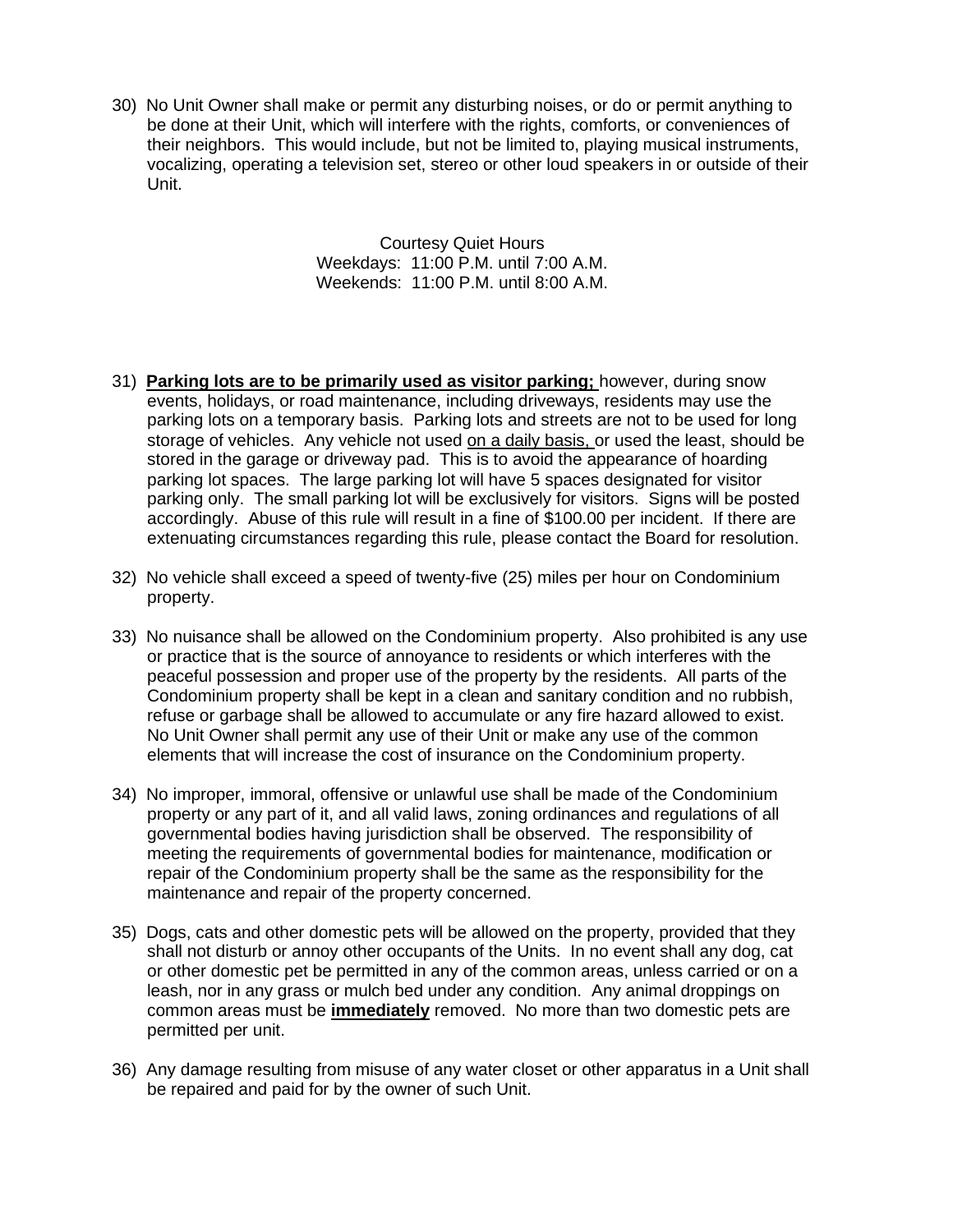37) All unit owners have at a minimum, at least 2 parking spots that are exclusively for their personal use, some have 4 spaces. As such, **primary parking must be in your driveway and in your garage first**, prior to parking on the street. Unit owners are permitted to have **only one car** on the street or parking lot. Having the option to park one car on the street to avoid shuffling of cars is an acceptable reason to utilize the street. The street is for temporary parking not for storage or hoarding of available parking. If there are extenuating circumstances regarding this rule, please contact the Board for resolution.

 No vehicle shall be parked in such a manner as to impede, or obstruct access to any entrance or exit from any unit, fire hydrant, mailbox or parking lots. Vehicles, bicycles, motorcycles are prohibited from being parked on the lawns at any time. Parked vehicles shall not impede access by emergency vehicles within the community. There shall be no parking on the inner circle of Prospect Circle, and no parking on the mailbox side of Fairmount Court. All persons shall obey any parking or traffic regulations promulgated in the future for safety, comfort and convenience of Unit owners.

 All vehicles parked on any street must be moved to accommodate snow removal, and road treatment activities, otherwise these areas will not be plowed or treated. Violation of any portion of rule 37 will result in a fine of \$100.00 per incident. The Executive Board has the right to tow and store, at the owner's expense, any vehicle that is improperly parked or in violation of the Rules and Regulations of the community.

- 38) Complaints regarding Homeowner Association provided services to the Units should be made in writing or emailed to the Management Company.
- 39) No unit owner or any of his agents, employees, licenses or visitors shall at any time bring into or keep in his Unit any flammable, combustible or explosive fluid, material, chemical or substance, except for normal household use.
- 40) No boats, campers, trailers, commercial or recreational vehicles are permitted on the premises, except as such commercial vehicles may be present in the usual transaction of business**, unless stored in the garage.**
- 41) Garbage may be tied in large plastic bags and placed in cans with lids. Please use large **black** plastic bags for regular garbage not kept in trash bins. Materials to be recycled (newspapers, plastic bottles, & jugs #1, 2, & 5, aluminum & steel cans and glass) may be put in tied large **CLEAR** plastic bags and placed in the recyclable bin provided by the trash hauler. Corrugated cardboard should be broken down. The cans and recycling bins must be placed at the end of the driveway for pick-up on designated days. All other times the above-mentioned articles must be kept in the garage.

 Sometimes you may find that our rules vary from what the trash hauler guidelines has stated. We work through Shrewsbury Township's governing body for direction for trash collection policy and that overrides what the trash hauler stated. Rule 41 guidelines are based on direction from the township.

- 42) Littering is prohibited at all times in all common areas and limited common areas.
- 43) Permanent occupancy of units is limited to six persons.